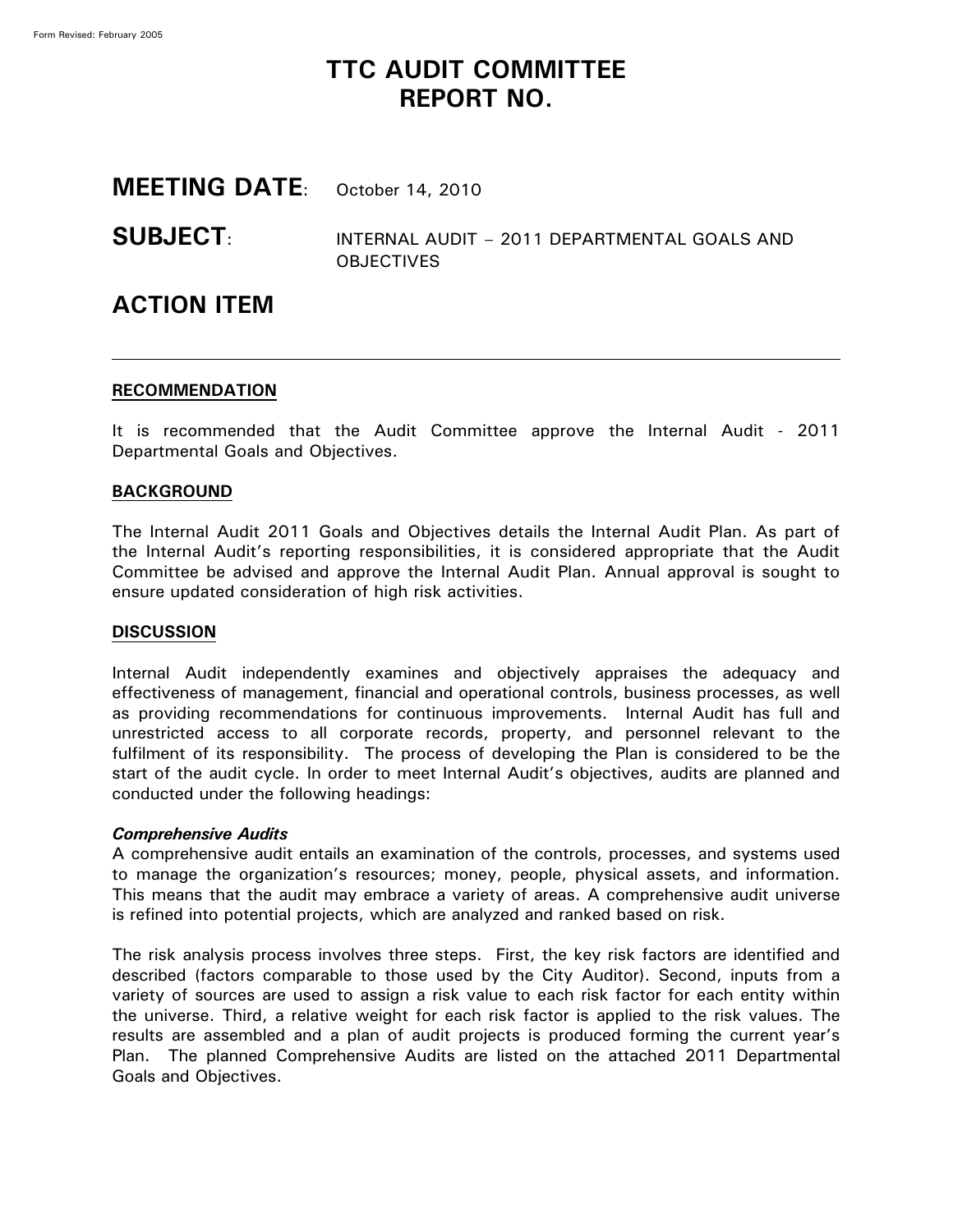## *Capital Audits*

Audits on the Commission's capital projects are conducted on an ongoing basis.

Most of the capital project expenditures are for contracted services of external consultants and contractors, as well as utilities. A significant portion of capital audits involves, auditing of the invoices and contract changes to ensure that the terms of contracts are followed and there is adherence to relevant Commission policies, procedures and guidelines. Another purpose of these audits is to identify management control weaknesses.

Selection of capital projects for audit is determined primarily by the size of project expenditures, as well as by the results of past audits and management interest or concern. The planned Capital Audits are listed on the attached 2011 Departmental Goals and Objectives.

### *Subway Extension Audits*

The Executive Task Force for the Toronto-York Spadina Subway Extension appointed the TTC's Internal Auditor as Independent Auditor for contract and project management audits. Selection of the audit scopes will be based on the assumption that the greater the expenditure, the greater the risk. The Director of Audit Services for the Region of York will be contacted for his input.

## *Transit City*

Transit City is a major capital spending program initiative to extend transit services in the region. As part of this expansion, the TTC incurs significant capital expenditures in meeting this commitment.

For 2011, five audits are planned to be conducted focusing on TTC cost expenditures to ensure "value-for-money."

The planned Transit City audits are listed on the attached 2011 Departmental Goals and Objectives.

### *Special Requests*

The Chief Auditor may receive requests from the CGM, GM's or other TTC Managers to perform special requests or reviews of contracts, legal agreements, suspected wrong-doings or to follow-up previous recommendations.

For 2011, the targeted six Special Requests are based on historical numbers.

### *Fare Evasion Study*

Internal Audit conducts an annual Fare Evasion Study which measures the amount of change in fare evasion. To complete this study, procedures have been developed and carried out in a consistent manner year to year. Types of evasion include illegal entry, transfer abuse, POP, Metropass abuse, foreign and counterfeit media and inadequate cash payment. Internal Audit's Goals and Objectives anticipate the continuation of this study in 2011.